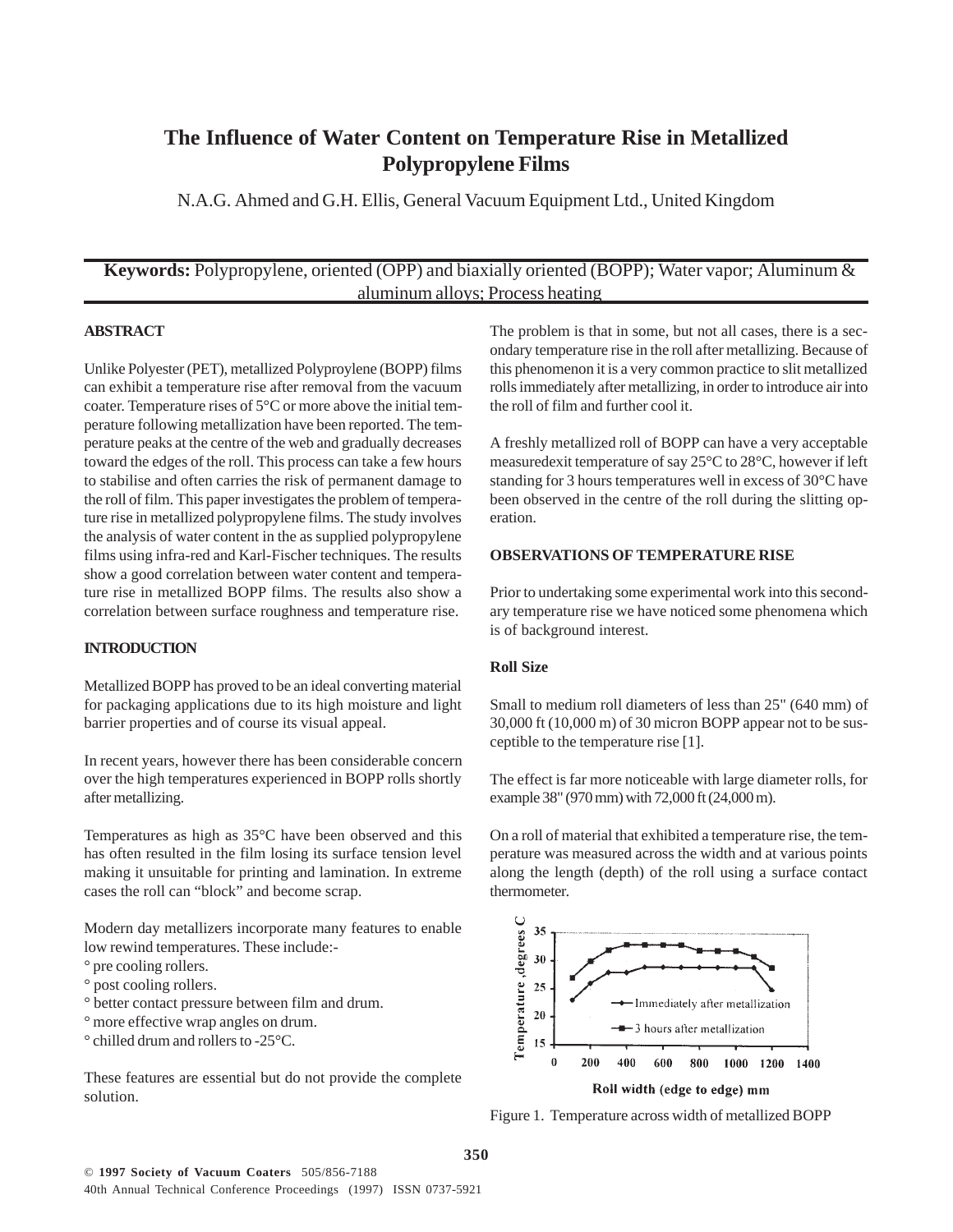Figure 1 shows the temperature at various points across the web. Measurements were taken in air immediately after venting and again 3 hours after metallizing. This figure shows a maximum temperature rise half way across the web, while the edges remain cooler but still exhibiting a rise. On this particular roll an average temperature rise of over 6°C was measured.



Figure 2. Temperature through depth of roll

Figure 2 shows for another roll of film which was 38" diameter. The average temperature measured during the slitting operation just 2 hours after leaving the metallizer. This shows that the temperature peaks at the centre of the web approximately 30,000 ft (10,000 m) from the core, before decreasing again to the outside diameter.

## **Films Metallized in Warm Climates**

As you would expect, films produced, stored and then metallized in warmer climates generally have higher rewind temperatures than a cold climate. Warm film in tends to give warmer film out.

However, one of our customers in Egypt [2], with a warm but dry climate, who is a manufacturer of BOPP never experienced major problems with hot film. The pre cool roller, post cooling roller and the clamping of the film on the drum appeared to be very effective. Then suddenly it was reported that the film was blocking on the slitting operation. No parameters of the machine had changed.

The film was the reportedly the "same" formulation but was not produced in Egypt, but from an associated company in Thailand, which has a warm but humid climate. The problem disappeared when Egyptian film was subsequently metallized.

## **Temperature Measurement While Winding in Vacuum**

Simply winding a plain or pre metallized roll in vacuum has no noticeable effect on temperature.

However we have found that if a roll of plain BOPP has been unwound and then rewound in a vacuum and then metallized, the temperature rise is  $1^{\circ}$  or  $2^{\circ}$ C less than might have been experienced for that grade of material. This suggests that the outgassing produced this result.



Figure 3. Temp. of side of roll during metallizing

Measuring the temperature on the side edge of a rewind roll with infra red sensors during the metallizing cycle consistency show (see figure 3) a sudden slight temperature rise on venting. (Unfortunately due to background radiation the senso temperatures do not provide a high degree of accuracy, but the results are very repeatable).

#### **WATER CONTENT IN FILMS**

Various types of pre-metallized BOPP films, known for "hot" and "cooler" films were analysed for water content using infra red spectrometry. A couple of samples were cross checked using Karl Fischer technique.

IR spectrum provides a rich array of absorption bands that lead to the recognition of the molecules under investigation. Water usually absorbs strongly near 3710 cm<sup>-1</sup> and 1630 cm<sup>-1</sup>. In BOPP films however, it is only possible to detect the first absorption band at  $3710 \text{ cm}^{-1}$  since the second band is obscured by the BOPP's molecules. This technique provides qualitative rather than quantitative results. On the other hand, Karl Fischer technique relies on chemical titration measurement of water content and gives quantitative results. Figure 4 and Table 1 shows a correlation between water content and temperature rise in various types of BOPP films. Table 1 compares measurements obtained by IR and Karl Fischer methods, these results are consistent.

TABLE I Water content and temperature rise in various samples of BOPP

| <b>BOPP</b>   | <b>WATER CONTENT</b>      | <b>WATER</b>   | TEMP. RISE      |
|---------------|---------------------------|----------------|-----------------|
| <b>FILM</b>   | IR SPECTROMETRY CONTENT % |                | AFTER 3         |
| <b>SAMPLE</b> | (ARB. VALUES)             | <b>KARL</b>    | HOURS.          |
|               |                           | <b>FISCHER</b> | <b>DEGREE C</b> |
|               |                           | 0.1            |                 |
|               |                           | 1 <sup>3</sup> |                 |
|               | 5.5                       |                |                 |
|               |                           |                |                 |
|               |                           |                |                 |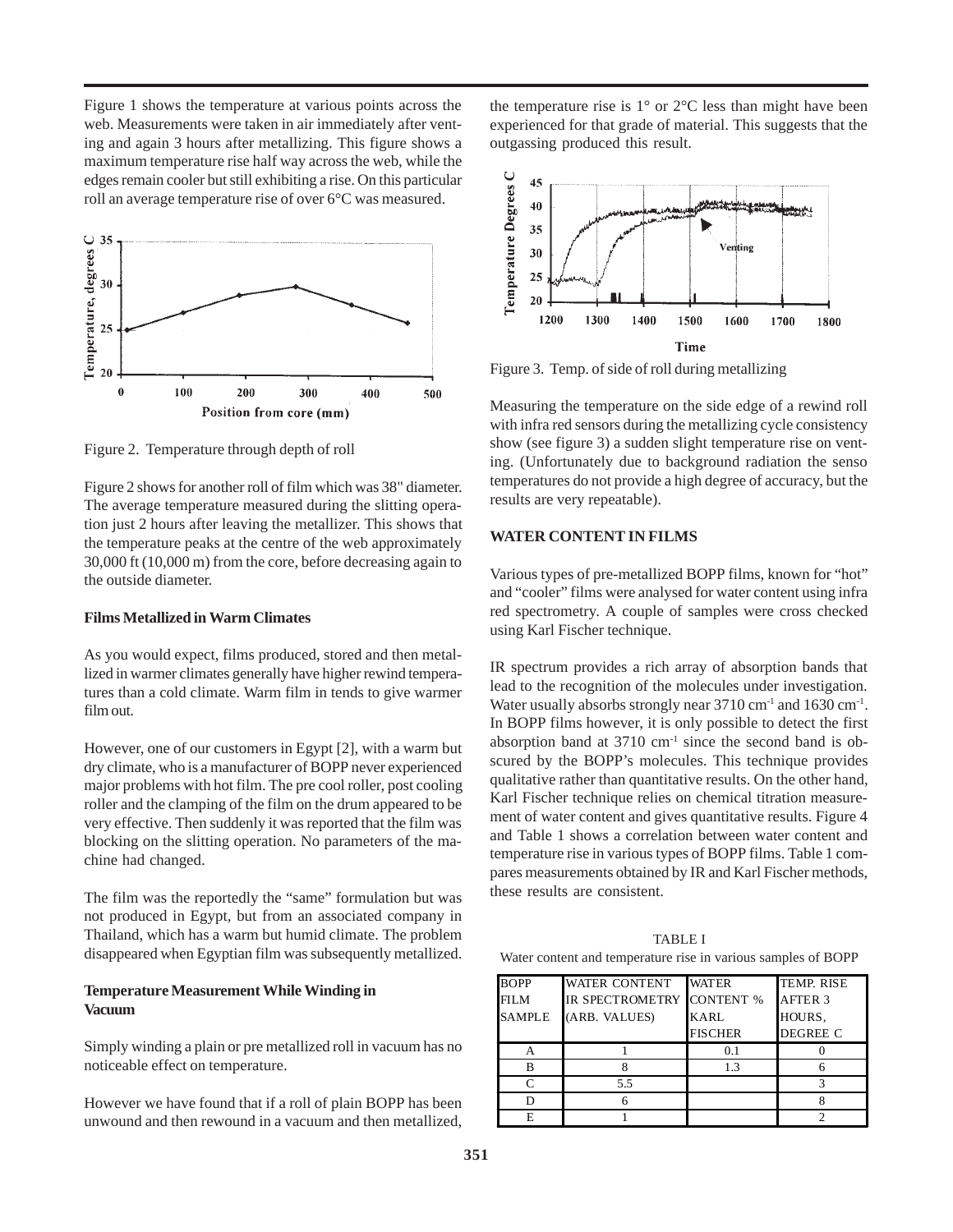It is evident that the temperature rise in metallized BOPP films is dependent on water content in premetallized BOPP films. In the present work, the water contents measured using the two techniques represents the total amount of absorbed and adsorbed water in BOPP films.



Figure 4. Water content and temp.rise

## **SURFACE ROUGHNESS**

Pre-metallized BOPP films were further analysed for surface roughness using atomic force microscopy (AFM). Figure 5 shows a typical surface roughness of uncoated BOPP film. The surface roughness of three types of BOPP films was measured and plotted as shown in figure 6. This figure shows clearly a correlation between surface roughness and temperature rise in metallized BOPP films. As the surface roughness of the uncoated BOPP film increases, the temperature rise of the metallized film after 3 hours increases.





Figure 5. Histogram of surface roughness.



Figure 6. Surface roughness and temp. rise

## **DISCUSSION**

The results have so far indicated a correlation between temperature rise and water content. There also appears to be a correlation between temperature rise and surface roughness.

Surface roughness can influence the water content in BOPP films. Rough wettable surfaces can trap more water than a smooth un-wettable surfaces. The increase in surface roughness and water content in BOPP may well be due to variations of manufacturing procedures such as anti-block additions which can be hygroscopic, corona treatment and storage conditions.

Absorption of water may occur during manufacture when film is warm and in a humid climate.

Adsorption of water can take place after corona treatment and during storage. In this case, physical adsorption, where monolayers of water condenses on the film would be important. Furthermore, rough surfaces have more cavities to serve to trap more water than smooth surfaces.

#### **Exothermic Reaction?**

The temperature rise in BOPP films following metallization may be due to an exothermic reaction between aluminium and the water left in the film after metallization due to diffusion from the bulk.

For the formation of 30Å of aluminium oxide film on 20µ BOPP, the calculated temperature rise is in the order of 5°C assuming a specific heat of 2030J/kgK for BOPP and 16.6 kJ/g heat of reaction. This range of temperature rise is consistent with present experimental work.

A simple conduction loss model can explain why the main temperature rise occurs in the bulk of a 72,000 ft roll at 30,000 ft, however it does not fully explain why the temperature rise is not more noticeable on medium size rolls.